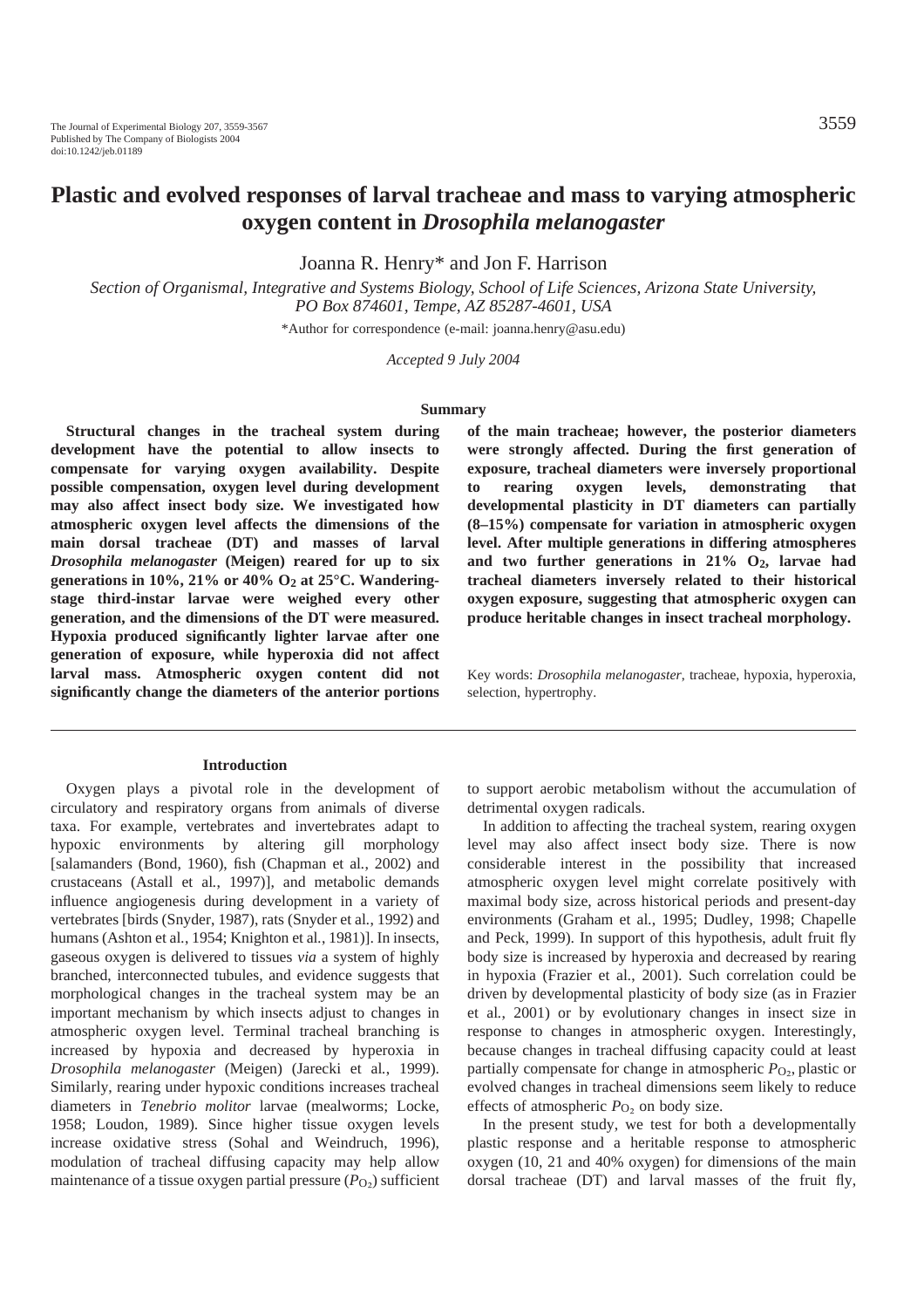*D. melanogaster.* The simplicity of the system, ease of visualization (the tracheae of larvae are visible through the cuticle with a dissecting microscope) and short generation time make larval fruit flies an ideal model for the study of oxygen effects on tracheal morphology. We hypothesize that, like mealworms, dimensions of the DT are regulated during development in order to compensate for oxygen availability, and such compensation will be heritable and maintained after sustained, multiple-generation exposure to hypoxic or hyperoxic atmospheres. We further propose that oxygen can influence the evolution of body size in fruit flies and can act as a limiting factor if flies are artificially selected for large body size. In one experiment, flies were reared for multiple generations in different atmospheric oxygen levels, with females being randomly mated. In an artificial selection experiment designed to test whether oxygen is limiting, only the largest females were allowed to mate and found the next generation. In these experiments, flies were reared for 5–6 generations in the test oxygen levels and then subsequently reared for two generations in common normoxic conditions. This two-generation common-garden design at least partially controls for plasticity and parental effects and allows us to test for heritable responses of larval mass and DT diameter to atmospheric oxygen level. In this paper, we report the effect of two trials of these experiments on the masses and diameters of the DT of third-instar larvae.

During the 1st, 2nd and early 3rd instars, *D. melanogaster* possess only two functional spiracles, located at the posterior end of the animal, that open into two DT (Manning and Krasnow, 1993). While late 3rd instars use two anterior spiracles in addition to the aforementioned posterior spiracles (Manning and Krasnow, 1993), diameters along the DT may be more affected by  $P_{\text{O}_2}$  depending on proximity to the posterior spiracles if oxygen affects tracheal dimensions during the earlier stages of development. Unlike many other insects, the spiracles of fruit fly larvae lack valves and do not close except by fine hydrophobic hairs that fold over the spiracular openings when the animal becomes submerged in liquid medium (Manning and Krasnow, 1993). Since the posterior spiracles are continuously open, and the diameters of the spiracles are similar to the diameters of the DT, major resistance to gas exchange must occur in the tracheae and tracheoles. DT diameters tend to decrease posterior-to-anterior by segment in larval flies (Beitel and Krasnow, 2000). Because the posterior sections of the DT must supply oxygen to an entire larva, while the anterior sections of the DT need only supply the cranial regions of a larva, it seems possible that the posterior regions of the DT may be more sensitive to atmospheric oxygen level.

Gas exchange is likely to be primarily diffusive in larval *D. melanogaster* (Krogh, 1920) since these insects are small  $(< 2 mg$ ) and lack air sacs (Manning and Krasnow, 1993). In the present study, we calculate tracheal diffusing capacities of the DT to gain insight into the degree to which changes in diameters of the DT compensate for changes in atmospheric oxygen. Using larval metabolic rates (Berrigan and Pepin,

1995), we also estimate the drop in  $P<sub>O<sub>2</sub></sub>$  from the spiracles to the anterior termini of the DT.

#### **Materials and methods**

### *Experimental design*

To test for developmental plasticity, we compared larval body mass and tracheal diameters of *D. melanogaster* reared from egg to the third larval stage in 10, 21 or 40% oxygen. Two trials of this test of developmental plasticity were performed. These evolutionary experiments are part of a larger experiment examining the effect of atmospheric oxygen level on adult body mass in fruit flies.

To test for possible evolved responses, *D. melanogaster* were reared in three different oxygen levels (10, 21 and 40% oxygen) over five to six generations in two trials each of two types of experiments (Fig. 1). In the oxygen selection experiment  $(OS)$ , females were randomly mated with males; this study is a 'laboratory natural selection experiment' (Gibbs, 1999) in which oxygen may serve as a selective agent affecting larval body or tracheal sizes. In the artificial selection experiment (AS), the females with the largest body masses were chosen to mate and found the next generation. After the flies were reared under the OS or AS conditions for 5–6 generations, flies were reared for an additional two generations (generations 7–8) in normoxic  $(21\% \text{ O}_2)$  conditions. We tested for significant evolutionary



Fig. 1. Experimental design for the multi-generation experiments. In the oxygen selection experiment, 30 randomly chosen female flies were mated and used to found each generation. The same procedure was used to found the first generation and last two generations of the artificial selection experiment, whereas for generations two to *n*, only the heaviest 25% of the females were allowed to mate and found the next generation. For both experiments, flies were reared in 21% O2 in generation 0 and the final two generations. Flies were reared in 10, 21 or 40% O2 during all other generations. Two trials of both experiments were performed, each with a different relative humidity. Multiple main dorsal tracheae (DT) diameters were measured in the first trial; only posterior DT diameters were measured in the second trial. See text for details.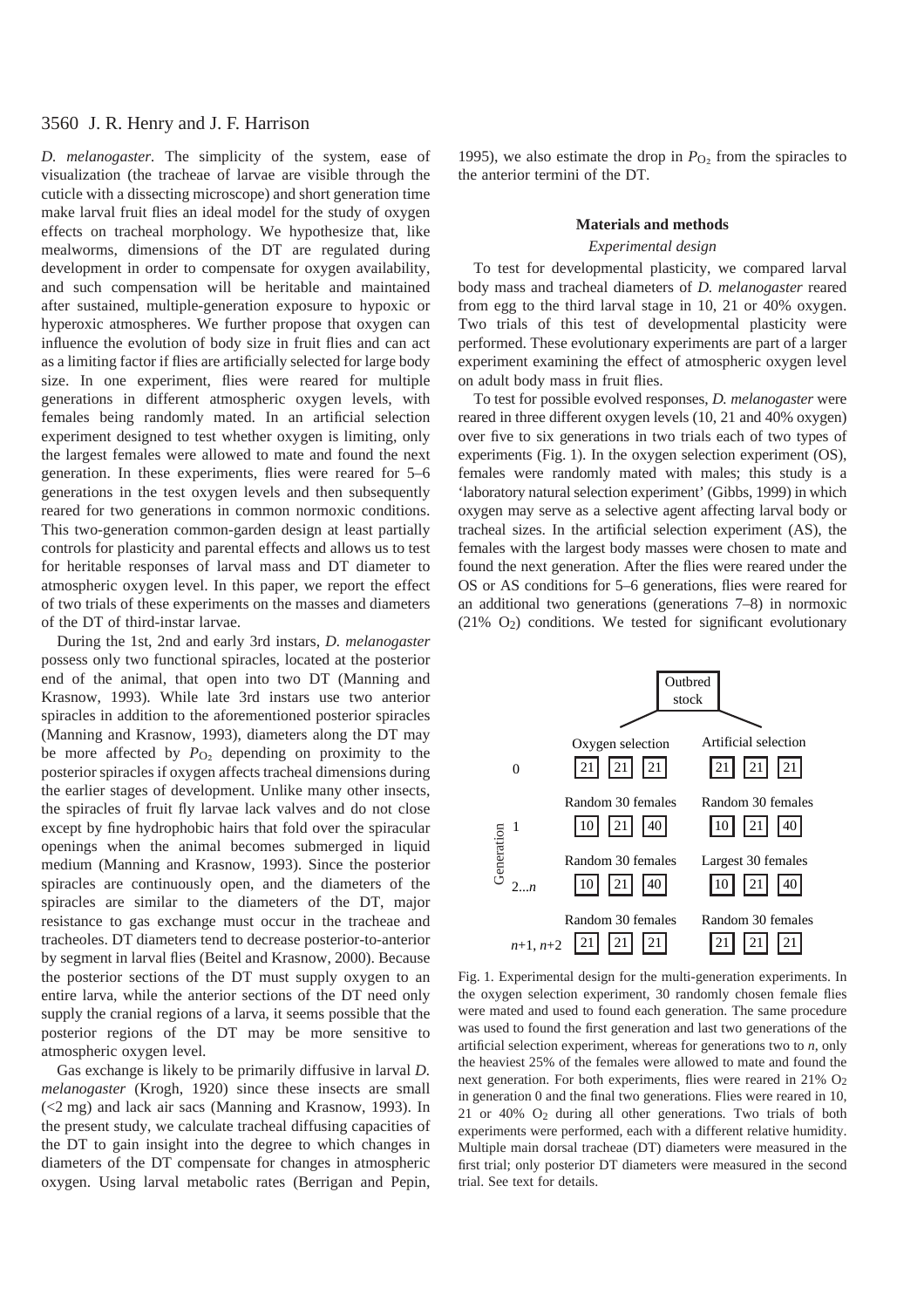effects of rearing oxygen level on larval masses or tracheal diameters by comparing these values within generations 7–8. Investigation of the effect of OS and AS on adult body mass is continuing and these results will be reported elsewhere.

### *Study organism*

To ensure that stock flies were variable and to increase the likelihood that experimental responses observed are general to *D. melanogaster*, rather than specific to a particular strain, our experiments were conducted with fly stocks recently collected from a diversity of locations. *Drosophila melanogaster* used in the first multi-generation trial were captured from the wild by Melanie Frazier in the state of Washington. Fruit flies used in the second multi-generation trial and first plasticity trial were purchased from Carolina Biological Supply Company (Burlington, NC, USA). *Drosophila melanogaster* used in the second plasticity trial were captured from a compost heap in Tempe, Arizona. All populations were maintained in the lab as outbred stocks for no more than five generations prior to starting the experiment.

#### *Rearing conditions*

Flies were reared in 237 ml plastic vials containing 50 ml of a diet composed of dextrose, agar, yeast, cornmeal, Tegosept antifungal agent (Genesee Scientific, San Diego, CA, USA) and water. Ascorbic acid  $(0.1\text{ g per }50\text{ ml median})$  was also added to the media while boiling to possibly reduce oxygen toxicity effects that the hyperoxic flies may experience (Fridovich, 1998; Sohal and Weindruch, 1996). The plastic vials were housed in 5 liter glass bottles that were all kept in a single temperature-controlled incubator set at 25°C (range of temperatures: 24.2–25.5°C) and lit using a fluorescent lamp set to a 14 h:10 h L:D cycle. At this air temperature, rearing oxygen level has strong effects on adult body size (Frazier et al., 2001).

*Drosophila melanogaster* were reared from egg to adult in hypoxic (10%; 9.7 kPa O<sub>2</sub>), normoxic (21%; 20.4 kPa O<sub>2</sub>) and hyperoxic (40%; 38.8 kPa  $O<sub>2</sub>$ ) conditions; the balance of the test gasses was  $N_2$ . For the first trial of the multi-generation experiments, airflow from each gas cylinder was kept near 100% relative humidity by bubbling air through a water reservoir. For the second multi-generation trial and both of the plasticity trials, relative humidity was kept near 65% by directing saturated 25°C air through a 19°C water bath to reduce condensation of water along the sides of the rearing bottles*.* Airflow rates through each glass chamber were set at 15 ml min<sup>-1</sup>, as measured by a Cole-Parmer flowmeter (model N032-41; Vernon Hills, IL, USA). Excurrent air was monitored using an Ametek S-3A/I oxygen analyzer (Paoli, PA, USA) to confirm that oxygen levels within each chamber were very similar to air coming from the gas cylinders. Measurements using similar vials and flow rates indicate that air within 1 mm of the fly media had oxygen levels within  $0.1\%$ of the incurrent air (Frazier et al*.*, 2001).

#### *Virgin collection and mating*

Rearing vials were monitored each morning for the presence

## *Larval fruit fly responses to varying oxygen* 3561

of newly emerged flies. Because their age was unknown, these newly emerged adult flies were anesthetized using CO2 and frozen. We collected flies no more than 8-10 h later, to ensure the virginity of collected females (Ashburner, 1989a). We anesthetized flies on a  $CO<sub>2</sub>$  flowbed and sorted them by sex. After a 24 h isolation period, we placed 30 females individually in  $12\times75$  mm culture tubes containing two males and 1 ml of fly media. After 24 h, 15 pregnant females were placed in each plastic bottle and allowed to lay for two days; this method ensured that population density remained nearly constant for each generation.

#### *Multi-generation experiment protocols*

The protocols for the OS and AS experiments are shown in Fig. 1. At the beginning of each experiment, 180 founding females were removed from the outbred stock and placed in 12 new media bottles, initiating generation 0 (15 females per bottle; two bottles per treatment). These bottles were kept in humidified  $21\%$  O<sub>2</sub> chambers until the generation 0 adults began to eclose. One hundred and eighty randomly chosen virgin females were mated and allowed to lay their eggs in 12 new bottles kept in the three different oxygen levels. For each subsequent mating in the OS experiments, 90 of the females (30 per oxygen level) were randomly chosen to found the next generation. For the AS experiments, 120 newly emerged females were removed from their respective oxygen levels, weighed and sorted. The 30 heaviest were mated and allowed to found the next generation. After 5–6 generations, flies were once again randomly chosen from each  $O<sub>2</sub>$  level and selection group and were reared for two generations in normoxia.

#### *Collection of larvae*

Larvae begin to search for a pupation site during the late third instar when they are approximately 120 h old (Ashburner, 1989b). This behavior facilitated the identification of larvae that were of the same developmental stage and also allowed them to be easily collected from the sides of the plastic bottles. In both the OS and AS experiments, 30 wandering-stage thirdinstar larvae were removed from each  $O<sub>2</sub>$  level and were washed in 100 mOsm sucrose/200 mOsm NaCl to remove food particles and debris. If measurements of the larvae were to be taken at a later date, the animals were kept in the solution and frozen. If the larval masses and tracheal dimensions were immediately analysed after collection, the larvae were gently rolled on a paper towel to dry. Larvae were weighed using a Mettler AE 240 microbalance  $(\pm 0.01$  mg; Mettler-Toledo, Inc., Columbus, OH, USA). Preliminary experiments indicated that freezing did not affect tracheal morphology so, in the second plasticity and multi-generation trials, larvae were frozen after collection and images taken later.

#### *Dimensions of the DT*

Individual larvae were placed in separate wells on a microwell plate. Each well contained two drops of isosmotic solution to improve visibility of the DT through the cuticle and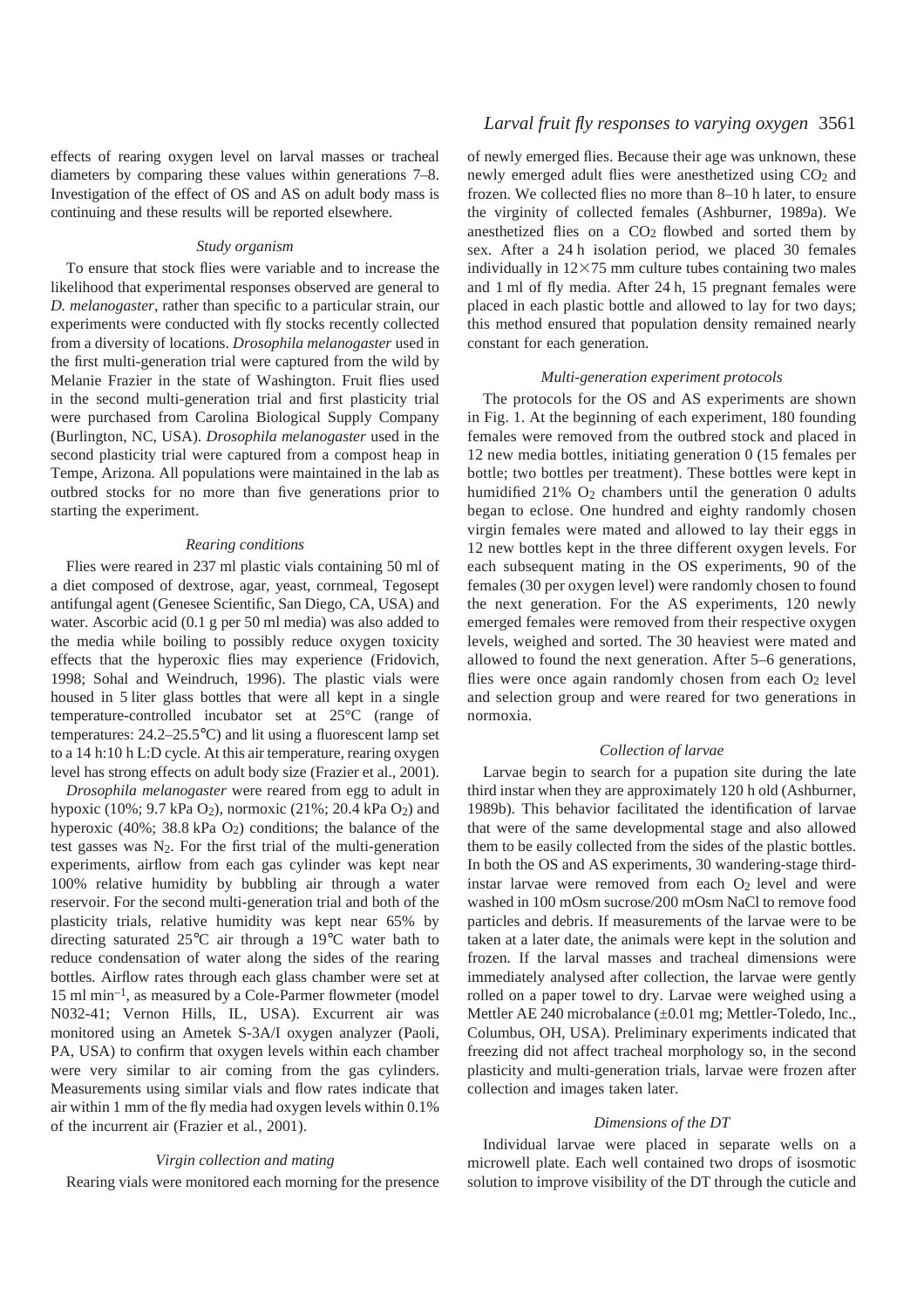Fig. 2. Image of a third-instar larva. Diameters of the main dorsal tracheae (DT) were measured at (a) the anterior anastomosis, (b) the second, (c) fourth, (d) sixth and (e) eighth transverse connectives and (f) the posterior anastomosis. Scale bar, 0.1 mm.



to prevent desiccation and oxidation of the frozen animals. Images ( $26\times$  and  $70\times$ ) were taken with a Hitachi HV-C20M 3CCD camera (Hitachi Denshi, Ltd, Tokyo, Japan) on a Cambridge Instruments dissection microscope (Leica Microsystems Inc., Bannockburn, IL, USA), digitized with a Scion Image Grabber Card (model CG-7; Scion Corp., Frederick, MD, USA) and analyzed using Scion Image software (Scion Corp.). A small piece of 0.18 mm diameter Stren® fishing line placed at the bottom of a microwell was used to convert tracheal dimensions in pixels to  $\mu$ m.

Diameters were measured at six different positions along one of the DT during the first plasticity and multi-generation trials. Measurements were taken at the anterior anastomosis, at the second, fourth, sixth and eighth transverse connectives and at the posterior anastomosis (as defined by Manning and Krasnow, 1993; Fig. 2). Because results in our first trials indicated that most morphological changes occurred in the posterior regions (see Results), only the tracheal diameter near the posterior anastomosis was measured during the second plasticity and multi-generation trials (Fig. 2, between e and f). The lengths of the DT were measured from the posterior to anterior ends. While only the external tracheal diameters could be measured using this procedure, the thickness of the cuticle is assumed to be negligible as measurements of luminal diameters reported by Beitel and Krasnow (2000) are similar to those of this study.

## *Calculation of diffusing capacity, and* P*O∑ gradients*

The mean diffusing capacity ( $G_{DT}$ ;  $\mu$ mol kPa<sup>-1</sup> s<sup>-1</sup>) for oxygen moving longitudinally down a single DT was calculated as:

$$
G_{\rm DT} = \pi r^2 \times D_{\rm O_2} \times \beta g_{\rm O_2}/L \,, \tag{1}
$$

where *r* is the mean DT radius, *L* is DT length,  $D_{O_2}$  is the oxygen diffusion coefficient at  $25^{\circ}$ C (0.178 cm<sup>2</sup> s<sup>-1</sup>; Lide, 1991) and  $\beta$ g<sub>O</sub> is the capacitance coefficient of oxygen in the air (404 µmol l<sup>-1</sup> kPa<sup>-1</sup>; Piiper et al., 1971).

We calculated the mean partial pressure gradient ( $\Delta P_{\text{O}}$ ); kPa) along the entire length of both DT if gas exchange occurred totally by diffusion as:

$$
\Delta P_{\rm O_2} = \dot{M}_{\rm O_2} / 2G_{\rm DT} \ . \tag{2}
$$

The molar rate of oxygen consumed ( $\dot{M}_{\text{O}_2}$ ; µmol s<sup>-1</sup>) for an active larval fly was estimated as:

$$
\dot{M}_{\text{O}_2} = \text{MR} \times m \times 20.86 \,, \tag{3}
$$

where MR is the mass-specific metabolic rate  $(7.571\times10^{-3} \text{ J g}^{-1} \text{ s}^{-1})$  measured for actively moving thirdinstar *D. melanogaster* (Berrigan and Pepin, 1995), *m* is the mass (g) and 20.86 is the conversion factor used to convert  $J s^{-1}$  to  $\mu$ mols<sup>-1</sup> (21 400 J l<sup>-1</sup> and 2.24×10<sup>-6</sup> l  $\mu$ mol<sup>-1</sup>) assuming a respiratory quotient (RQ) of 1.0 (Berrigan and Lighton, 1993; Berrigan and Partridge, 1997).

#### *Statistical analyses*

Statistical analyses were carried out using SYSTAT 10.2 (SPSS, Chicago, IL, USA) software with our experimental type I error less than or equal to 5%. We used analysis of variance (ANOVA) to compare larval responses to different oxygen treatments. *Post-hoc* multiple comparisons of responses within an oxygen treatment over multiple generations were done using a Bonferroni correction. Analysis of covariance (ANCOVA) and linear regressions were also used in the analysis of mass effects on tracheal diameter. Values are shown as means ± S.E.M. unless otherwise noted. *P*-values are not reported when not significant.

### **Results**

### *Comparing OS and AS effects on larval mass and tracheal diameters*

Although artificial selection for large adult female mass (AS protocol) increased adult mass (data not shown), the AS and OS third-instar larvae did not differ in either mass or tracheal diameter. In both the first and second multi-generation trials, the tracheal diameters of AS and OS larvae were very similar (no significant effect of experiment type on tracheal diameter in ANOVA), only differing significantly in two of 18 comparisons, in a non-systematic manner. Body masses of the OS and AS larvae were also not significantly different except in 3 of 18 comparisons, and there was no significant effect of experiment type on larval body mass in ANOVA. Thus, for the



Fig. 3. Larval mass  $v_s$  %  $O_2$  in the plasticity trials. The asterisk denotes significant difference from 21% values (*post-hoc* test, *P*<0.05).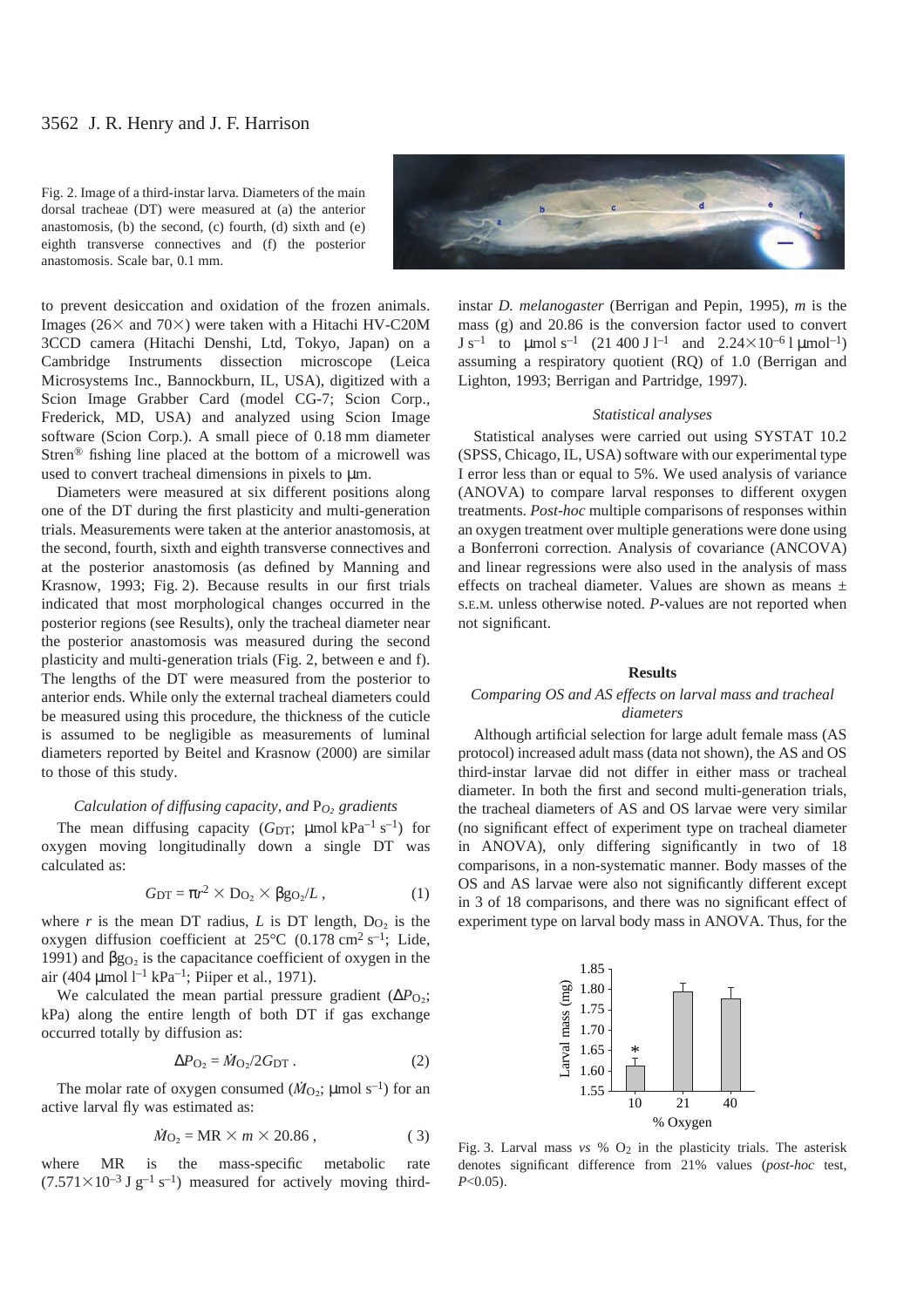remaining analyses, data from the OS and AS treatments were pooled.

#### *Oxygen effects on larval mass*

In general, higher rearing oxygen levels produced larger larval mass in the plasticity trials but did not produce consistent heritable effects on larval mass. In the plasticity trials, there was no effect of trial on larval masses (ANOVA,  $F_1$ , 538=0.445, *P*>0.05); therefore, the data were pooled across trials. After one generation, atmospheric oxygen had significant effects on larval mass (Fig. 3; ANOVA,  $F_{2.528}=10.85$ , *P*<0.001). Pairwise comparisons of the larval masses showed that those raised in 21% and 40% O2 were different from those raised in 10% O2 (*post-hoc* Bonferroni corrected, ANOVA, *P*<0.001) but not different from each other  $(Fig. 3)$ .

Because the larval body masses from the multi-generation trials were significantly different (ANOVA,  $F_{2,1137}=2.38$ , *P*<0.001), these data were not pooled. In the first multigeneration trial including data for all generations, there was no



Fig. 4. (A) Larval mass *vs* generation for the first multi-generation trial. Shaded regions indicate generations raised in normoxia. Asterisks indicate significant difference from the normoxic group (*post-hoc* test, *P*<0.05). (B) Larval mass *vs* generation of the second multi-generation trial. Shaded regions indicate normoxic conditions. Asterisks indicate significant difference from the normoxic group

## *Larval fruit fly responses to varying oxygen* 3563

significant effect of oxygen on mass (Fig. 4A). For the second multi-generation trial, there was a significant effect of oxygen on larval mass (Fig. 4B; ANOVA,  $F_{2,701}$ =9.56, *P*<0.001), but the directional effect of  $O<sub>2</sub>$  differed each generation (ANOVA, oxygen  $\times$  generation,  $F_{8,689}=6.16, P<0.001$ ). Linear regression analyses showed that tracheal diameters did not significantly scale with mass in any generation or trial.

### *Position effects on tracheal diameters*

The DT were narrower in the anterior portion of the larva (further from the functional spiracles; Fig. 5). Oxygen level affected tracheal diameters in the posterior but not anterior regions of larvae (ANOVA, oxygen  $\times$  position,  $F_{10,466}=3.03$ , *P*=0.001; Fig. 5). Therefore, tracheal diameters were measured only near the posterior anastomosis in the second plasticity and multi-generation trials.

#### *Scaling of tracheal diameters with larval mass*

Because the larval masses and tracheal diameters differed significantly by trial, the data could not be pooled. Linear regressions showed that tracheal diameters did not significantly scale with mass in any generation or trial. Within any given trial or generation, there was no significant effect on tracheal diameters in different oxygen levels with mass as a covariate.

## *Developmental plasticity: effect of single-generation exposures to different atmospheric oxygen levels on tracheal diameters*

Tracheal diameters were negatively correlated with rearing oxygen levels in the plasticity trials. Because the second trial used only measures from the posterior region while the first trial averaged all regions, the data were not pooled across trials.



Fig. 5. Tracheal diameters *vs* position in the first plasticity trial (similar patterns were observed in the other trials). Alphanumerical values along the *x*-axis correspond to the six measurement positions described in Fig. 2, with a being the diameter at the anterior anastomosis and f being the diameter at the posterior anastomosis. Lines are defined using spline curves. Asterisks indicate a significant effect (*P*<0.02) of oxygen on diameter*.*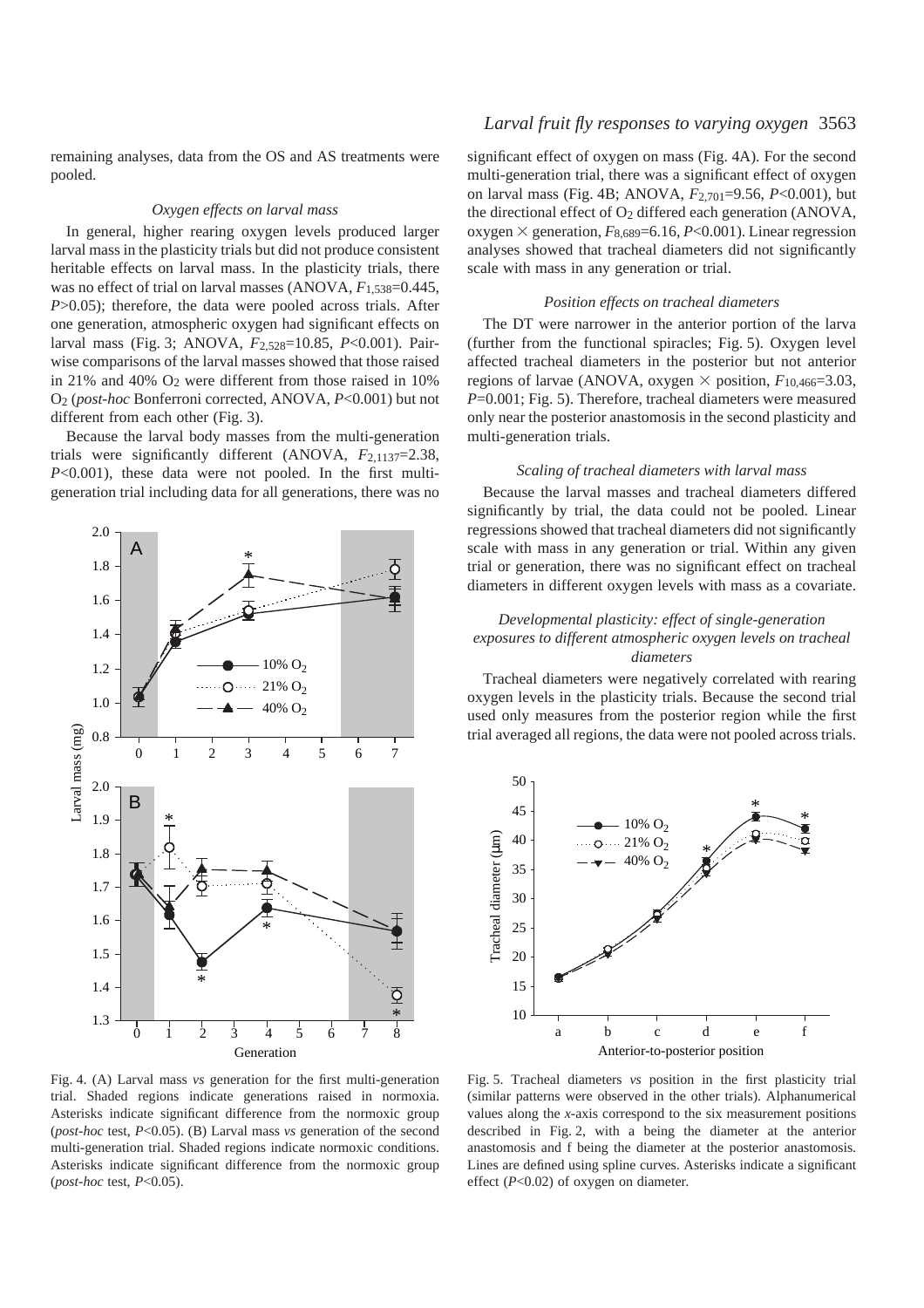

Fig. 6. The posterior tracheal diameters of fruit fly larvae in the two plasticity trials after one generation of exposure to different oxygen levels. \* shows a significant difference (*P*<0.05) from normoxic diameters in trial 1 and \*\* shows significance (*P*<0.05) from normoxic diameters in trial 2.

In the first plasticity trial, mean tracheal diameters from hypoxic larvae were 5% larger than those raised in normoxia, and those from hyperoxic larvae were 4% smaller. In the second trial, hypoxic larval tracheal diameters from the posterior region of the animal were 7% larger, and hyperoxic larval tracheal diameters were 3% smaller than their normoxic counterparts (Fig. 6). These changes in the tracheal diameters with oxygen were significant in both trial 1 (ANOVA, *F*2,83=9.92, *P*<0.001) and trial 2 (ANOVA, *F*2,164=17.76, *P*<0.001).

## *Effect of multi-generation exposures to different atmospheric oxygen levels*

Rearing oxygen level produced heritable, compensatory changes in tracheal diameters. In all but one generation across both trials, flies raised in 10% O2 had larger tracheal diameters than those raised in 21%  $O_2$ , while those raised in 40%  $O_2$ had the thinnest tracheae (Fig. 7). The negative relationship between rearing oxygen level and tracheal diameter persisted after two generations of rearing in  $21\%$  O<sub>2</sub>, indicating that rearing in  $10\%$  or  $40\%$  O<sub>2</sub> for  $5-6$  generations produced heritable changes in tracheal diameters. In both the first and second trials, there was a significant negative linear relationship between oxygen content and diameter that persisted after all flies were reared in the common-garden conditions (trial 1 – diameter=42.97–0.200<sub>2</sub>,  $r^2$ =0.26, *P*<0.0001; trial 2 – diameter=47.90–0.24O<sub>2</sub>,  $r^2$ =0.20, *P*<0.0001).

## *Effect of rearing oxygen level on tracheal diffusing capacities and required* P*O*<sup>∑</sup> *gradients*

The diffusing capacities of the DT in the first plasticity and multi-generation trials decreased linearly with similar slopes as



Fig. 7. (A) Mean tracheal diameters over multiple generations during the first trial. Shaded areas indicate the generations during which all treatment groups were raised in normoxic conditions. (B) Tracheal diameters at the posterior anastomosis over multiple generations during the second trial. Shaded areas indicate the generations that were raised in normoxic conditions regardless of treatment line. Generations in which O<sub>2</sub> significantly affects tracheal diameter are marked with an asterisk (*P*<0.05).

atmospheric  $P_{\text{O}_2}$  increased (Fig. 8; slopes not significantly different). The changes in diffusing capacity partially compensate for the change in air  $P_{\text{O}_2}$  (Table 1). In hypoxia,

Table 1. *Oxygen partial pressure gradients required for purely diffusive gas exchange along the length of the main dorsal tracheae (DT) in third-instar* Drosophila *larvae in generation 1 of the first plasticity trial and generation 7 of the first multi-generation trial*

|          | Diffusion $\Delta P_{\Omega}$ , (kPa) |                      |  |
|----------|---------------------------------------|----------------------|--|
| % Oxygen | 1st Plasticity                        | 1st Multi-generation |  |
| 10       | $5.73 + 0.17$                         | $4.53+0.17$          |  |
| 21       | $7.17+0.21$                           | $4.82 + 0.32$        |  |
| 40       | $8.05 + 0.16$                         | $5.47+0.27$          |  |
|          |                                       |                      |  |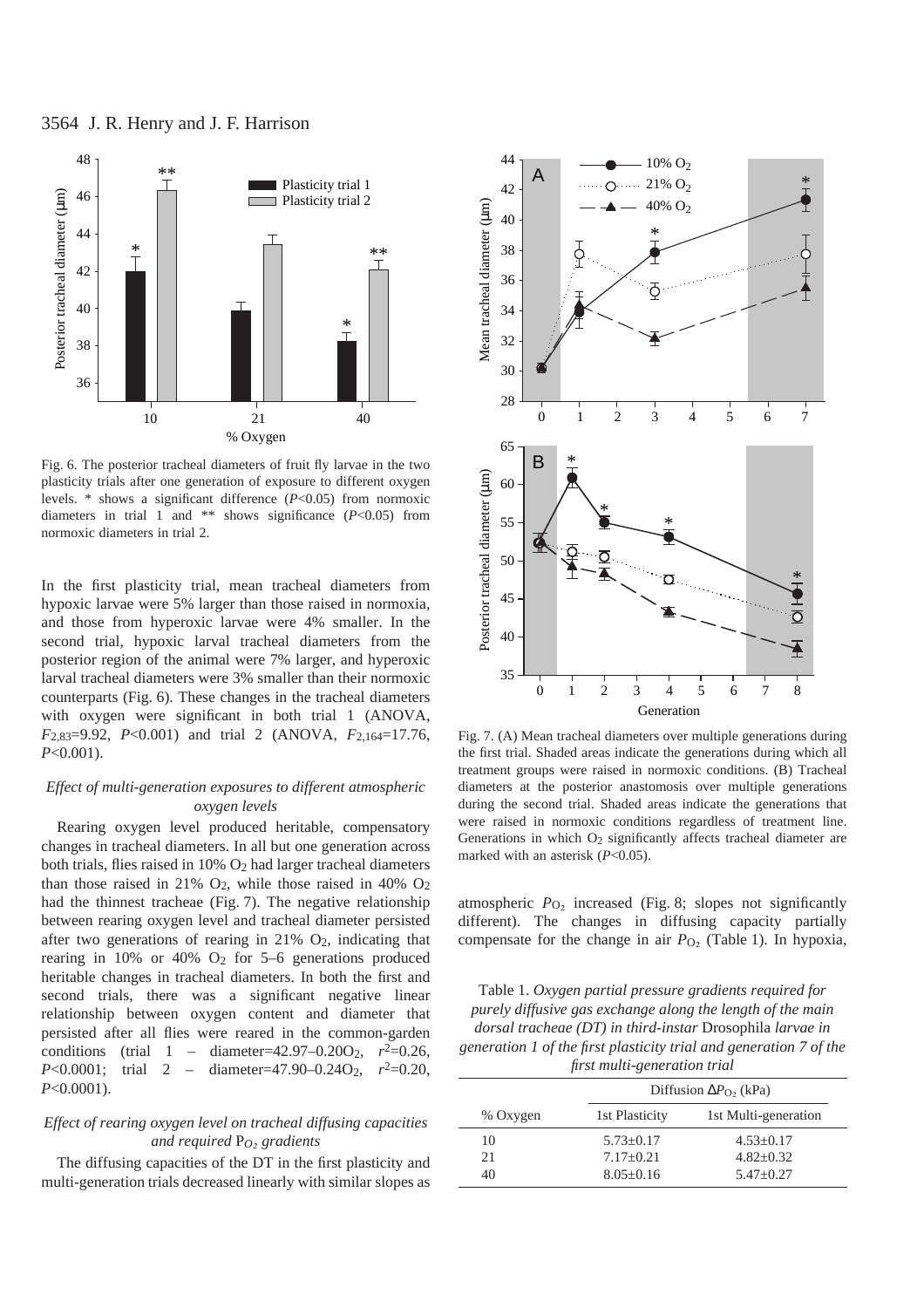

Fig. 8. Diffusing capacities of the main dorsal tracheae (DT) in the first plasticity and multi-generation trials *vs* rearing oxygen partial pressure  $(P<sub>O<sub>2</sub></sub>)$ .

diffusing capacity increased 8% in the multi-generation trial and 12% in the plasticity trial, while in hyperoxia it decreased 11% in the multi-generation trial and 15% in the plasticity trial. In both trials, there was a significant effect of oxygen on calculated  $\Delta P_{\Omega_2}$  across the length of the DT, with the % change in  $\Delta P_{\text{O}_2}$  being similar to the % change in diffusing capacity (plasticity trial – ANOVA, *F*2,82=27.6, *P*<0.0001; multigeneration trial – ANOVA, *F*2,57=4.51, *P*<0.02).

#### **Discussion**

## *Phenotypic plasticity: oxygen effects on tracheal dimensions and diffusing capacities*

Fruit fly larvae can partially acclimate to altered atmospheric oxygen levels by changing DT diameters. These plastic changes in *G*DT compensated by 8–15% for the changes in atmospheric oxygen from normoxia (Fig. 8; Table 1). The fact that tracheal diameters change in response to rearing oxygen level in distantly related mealworms (Loudon, 1989) and fruit flies suggests that this is a general response in larval insects, though studies of more basal lineages would be useful to test this hypothesis. In mealworms, only the secondary and tertiary tracheae, not the main longitudinal tracheae, showed compensatory changes in diameter. However, longitudinal tracheae in mealworms may be less directly related to oxygen delivery since in these insects there is approximately one pair of spiracles for each segment. The degree of compensation in *G*<sub>DT</sub> of the fruit fly was much less than reported for the mealworm secondary and tertiary tracheae (Loudon, 1989). If all the tracheal compensation for rearing oxygen level occurred in the DT, the  $G_{DT}$  should be approximately twice as large in 10%  $O_2$  as seen in normoxia, while in 40%  $O_2$ ,  $G_{DT}$  should be approximately half. However, the regulation of tracheal branching by oxygen (Jarecki et al*.*, 1999) suggests that morphological changes in

## *Larval fruit fly responses to varying oxygen* 3565

secondary or tertiary tracheae or tracheoles provide further compensation.

What mechanisms might be responsible for the capacity of tracheal diameters to respond during development to rearing oxygen level? Tracheal diameters generally enlarge during larval growth in insects (Manning and Krasnow, 1993), so oxygen mediation of tracheal diameters may represent modulatory control of a normal morphogenic process. In *Drosophila*, no cell division is observed when tracheal diameters grow during normal development, suggesting that changes in tracheal diameter may be due to changes in tracheal cell size (Madhavan and Schneiderman, 1977) or cell shape. It has been shown that, during the embryonic dilation of the DT, the luminal diameter increases while there is little change in the basal surface of tracheal cells (Beitel and Krasnow, 2000). How might oxygen affect tracheal cell growth? Fruit flies exhibit a heterodimeric basic helix-loop-helix/Per-Arnt-Sim hypoxia-inducible factor (HIF) system analogous to that seen in vertebrates (Lavista-Llanos et al., 2002). Hypoxia induction of levels of the Similar protein (analogous to HIF1- $\alpha$ ) is greatest in tracheal cells, demonstrating that the tracheae have cellular mechanisms for sensing and responding to oxygen (Lavista-Llanos et al., 2002). Increases in tracheal length are induced by a nitric oxide/cyclic GMP pathway (Wingrove and O'Farrell, 1999), suggesting that activation of Similar may produce changes in tracheal dimensions *via* this pathway. Increases in tracheal diameter only occur during molts (Beitel and Krasnow, 2000), suggesting that exposure to hypoxia in prior developmental stages and the subsequent activation of Similar may be responsible for the observed hypertrophy of the DT in 3rd instars.

## *Heritable effects on tracheal diameters and diffusing capacities*

Rearing fruit flies for 5–6 generations in atmospheres of 10, 21 or 40% O2 produced heritable changes in tracheal diameters observable after two generations of rearing in 21%  $O_2$  (Fig. 7). These heritable changes allowed 8–15% compensation for atmospheric  $P_{\text{O}_2}$  (Fig. 8; Table 1); again, it should be noted that changes in other parts of the tracheal system are likely to have increased the magnitude of compensation by the entire tracheal system. Perhaps due to small differences in experimental protocol such as the use of different humidities and initial fly stocks, diameters seem to increase in one trial and decrease in the other regardless of rearing oxygen. Despite these differences, hyperoxia produced the smallest DT diameters and hypoxia produced the largest diameters in both trials.

Heritable effects of rearing oxygen levels on tracheal diameters suggest that atmospheric oxygen level caused differential mortality or growth rates of flies. Our data suggest that flies that had small-diameter tracheae were more likely to reach adulthood and successfully reproduce in  $40\%$  O<sub>2</sub> atmospheres, while flies with larger-diameter tracheae were more likely to reproduce successfully in  $10\%$   $O_2$  atmospheres.

Rearing *D. melanogaster* in 10 kPa *P*<sub>O2</sub> at 25°C reduces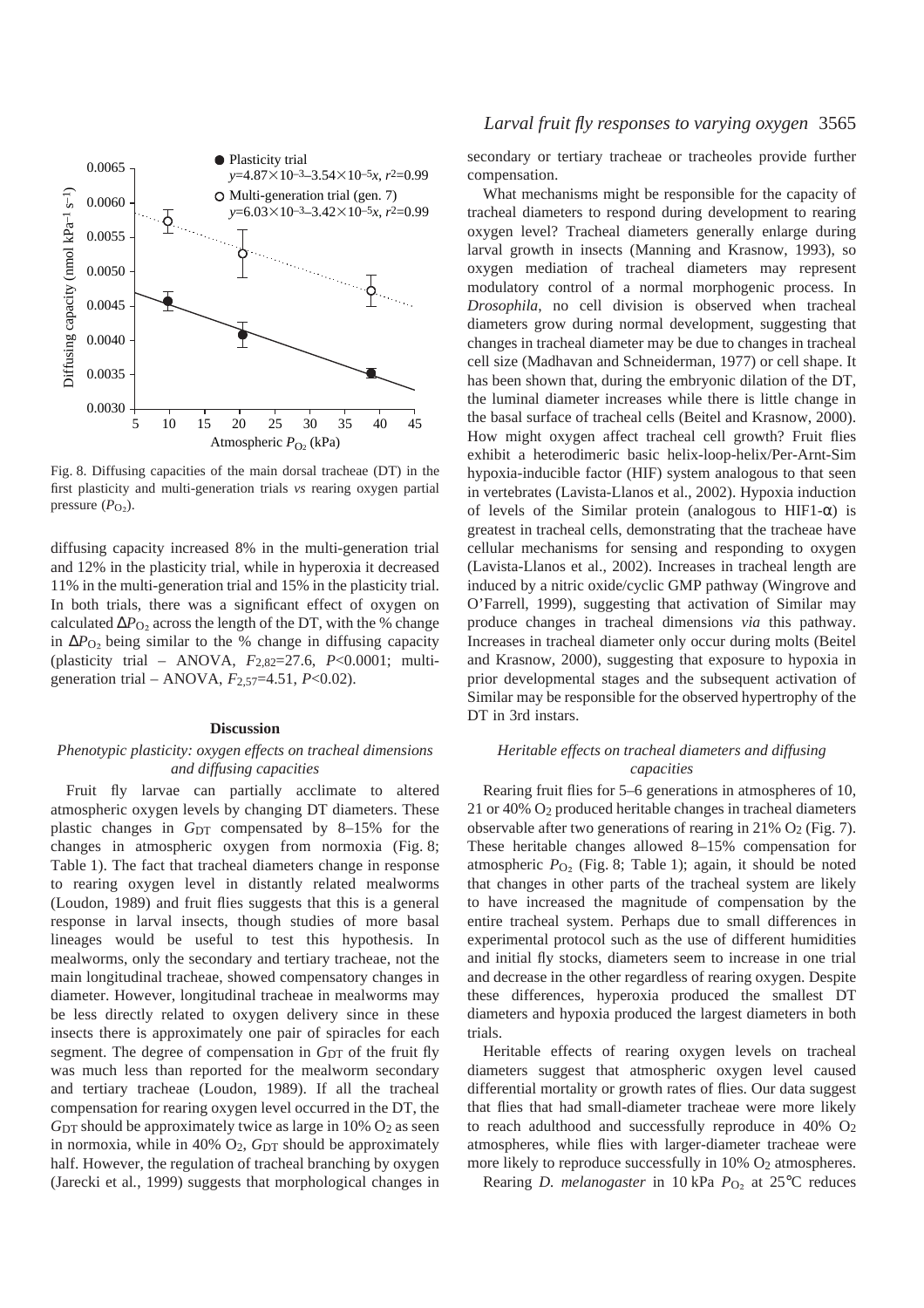survival by 15% and growth rates by 30% and increases time to eclosion by ~5% (Frazier et al., 2001). Moderate hypoxia may exert these effects by reducing aerobic ATP production and/or by limiting feeding. Hyperoxia also has deleterious effects on flies. Oxygen levels above 45 kPa inhibit development in *D. melanogaster*, with stage sensitivity to  $O<sub>2</sub>$ being first instar > later instars > pupae > eggs (Smith and Gottlieb, 1975; Kloek et al., 1976). Reproduction can be inhibited at a  $P<sub>O2</sub>$  of 38 kPa (Kloek, 1979), though obviously these flies reproduced. Hyperoxia is believed to cause toxicity by stimulating the production of reactive  $O_2$  species that induce teratogenesis and generalized cellular damage (Lane, 2002). For example, in *D. melanogaster*, exposure to pure O<sub>2</sub> at 33 kPa, or  $O_2$  above 45 kPa in nitrogen, induces striking brain degeneration and accumulation of dense bodies in neurons (Philott et al., 1974; Kloek et al., 1978) due primarily to degradation of mitochondria (Miquel, 1998). While the role of reactive O<sub>2</sub> species in aging remains controversial, there is considerable evidence that  $O<sub>2</sub>$  consumption and hyperoxia induce reactive  $O_2$  species such as superoxide, hydrogen peroxide and hydroxyl radicals in *D. melanogaster* (Sohal and Weindruch, 1996; Miquel et al., 1975). Prior studies have shown that fruit flies can adapt to hyperoxia (Kloek and Winkle, 1979); our studies indicate that compensatory changes in tracheal diameters are a component of this adaptation.

## *Oxygen effects on larval mass*

In a previous study (Frazier et al*.*, 2001), adult flies were significantly larger (heavier and with longer thorax lengths) in  $40\%$  O<sub>2</sub> than in 21% O<sub>2</sub>, and similar results have been found for adults in our multi-generation experiments (J. F. Harrison, unpublished data). We found no effect of hyperoxia on larval body masses. The lack of a significant increase in fruit fly larvae masses when reared in hyperoxic conditions seems unlikely to be due to low statistical power since there was not even a trend in this direction. These results suggest that hyperoxic effects on adult body size are due to effects occurring during the pupal stage.

Rearing in hypoxic conditions did cause smaller larval masses in the developmental plasticity study, a result similar to that found for adults by Frazier et al. (2001). In hypoxia, adult flies were roughly 20% lighter than their normoxic counterparts at 24°C (Frazier et al*.*, 2001); third-instar fruit fly larvae had 10% less body mass in hypoxia, again suggesting that effects on the pupal stage may be important in determining the magnitude of developmental plastic response of adult mass. Interestingly, multi-generation exposure to hypoxia produced no evolutionary effects on larval body masses despite strong effects on adult mass (J. F. Harrison, unpublished data), again suggesting that  $O<sub>2</sub>$  effects on pupae may be very important.

### *Diffusion in the DT*

The calculated partial pressure gradient for oxygen along the DT if gas exchange occurs by diffusion ranged from 4 to 8 kPa  $(5-7)$  kPa for normoxic-reared flies), with the gradient decreasing at lower rearing oxygen levels (Table 1). Thus, in normoxic conditions, a 14–15 kPa oxygen gradient is available to drive oxygen transfer from the DT to the mitochondria. While a much smaller gradient,  $4-5$  kPa, is available to drive oxygen transfer in hypoxia, it is still sufficient to support metabolism. Moreover, since our calculations do not account for increased branching in the tracheoles, as found by Jarecki et al. (1999), the degree of compensation and, consequently, the available  $O<sub>2</sub>$  gradient may be larger.

#### *Conclusions*

The flexibility in tracheal diameters in response to atmospheric oxygen in fruit flies suggests that maintenance of tissue  $P_{\text{O}_2}$  within a relatively narrow range is an important physiological function for fruit flies and perhaps animals generally. Scientific literature suggests that insect tracheal systems are overbuilt relative to need, with gas-phase oxygen delivery allowing high oxygen consumption rates and very large safety margins for oxygen delivery. However, the fact that hyperoxia can increase insect size (Greenberg and Ar, 1996; Frazier et al., 2001) and moderate hypoxia strongly affects growth and survival (Loudon, 1988; Frazier et al., 2001) suggests that tracheal morphology and physiology must be tightly regulated to ensure proper tissue  $P<sub>O2</sub>$ . Modulation of tracheal diameters provides a mechanism for insects to strike a balance between adequate oxygen delivery and excessive, toxic tissue  $P_{\Omega_2}$  levels.

The evolutionary effects of atmospheric oxygen on tracheal diameters that we observed in the lab suggests that variation in atmospheric  $P_{\text{O}_2}$  has influenced insect tracheal dimensions in nature. These variations in atmospheric  $P<sub>O<sub>2</sub></sub>$  might be historical (Dudley, 1998) or associated with environmental exposure to hypoxic conditions such as high altitude, soils, water or burrows with limited oxygen availability (Hoback and Stanley, 2001). Fruit flies develop in rotting fruits, which may experience hypoxia due to microbial respiration. This capacity for evolutionarily flexible tracheal structures has probably aided the evolution of insect diversity in form and habitat.

#### **List of symbols**

| AS                      | artificial selection                      |
|-------------------------|-------------------------------------------|
| $D_{\Omega}$            | oxygen diffusion coefficient              |
| DT                      | main dorsal tracheae                      |
| $G_{\rm DT}$            | diffusing capacity                        |
| L                       | length of main dorsal tracheae            |
| m                       | mass                                      |
| $M_{\Omega}$            | molar rate of oxygen consumed             |
| <b>MR</b>               | mass-specific metabolic rate              |
| OS                      | oxygen selection                          |
| $P_{\Omega}$            | oxygen partial pressure                   |
| r                       | mean radius of main dorsal tracheae       |
| RO.                     | respiratory quotient                      |
| $\Delta P_{\rm O_2}$    | oxygen partial pressure gradient          |
| $\beta$ go <sub>2</sub> | capacitance coefficient of gaseous oxygen |